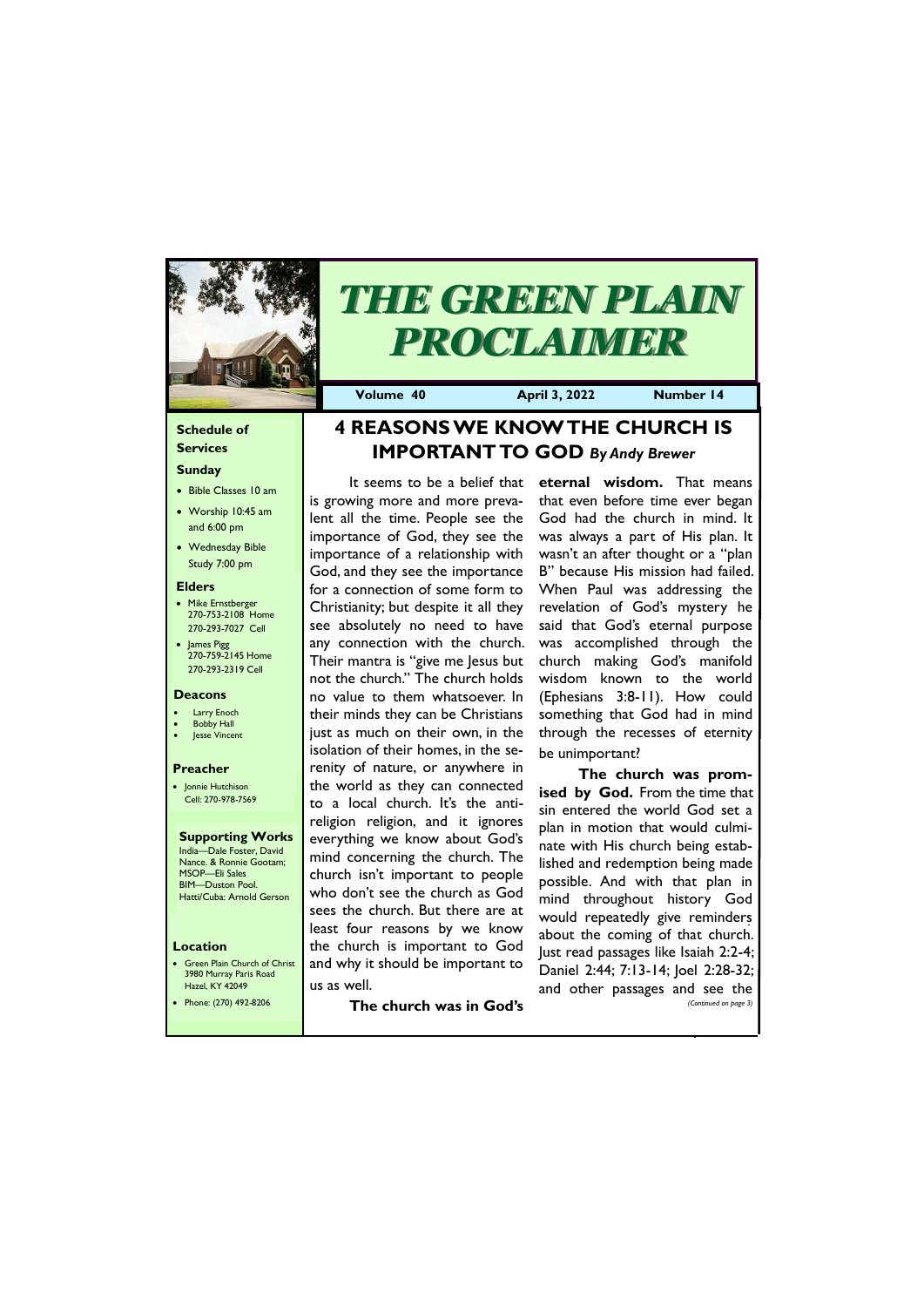### NEWS AND NOTES

*REMEMBER IN PRAYER: Green Plain members*: Peggy Jarvis, Joanne Barnes, Maxine Pool, Jim Fielder, Larry Enoch, Mary and Jim Lowrie, Margorie and Hayes Grady, Jesse and Mary Vincent, and Bobby and Sue Hall.

*Family and Friends:* Jerry Lovett, Teresa Tacker, Kenneth Mizell, Dale Pentecost, Brett Wyatt, Roger Rhoades, Nancy Rhodes, Joel White, Nat and Rita Evans, Larry and Rose Wyatt and Bonnie Byerly.

- Please continue to pray for our brethren in Ukraine and an end to hostilities. We sorrow with so many who have lost loved ones in this conflict. Remember, the effective fervent prayers of the righteous avail much (James 5:16).
- **PANTRY ITEMS April 2022: 3—Paper Towels; 10—Kleenex; 17—Toilet Paper; 24—Vienna Sausages.** Please bring any additional items you wish for the "blessing box" which is located next to the breezeway on the north side of the building.
- **April 2022 Birthdays:** 1-Tina Wyatt; 3-Mary Lowrie; 24-Dave Thompson; 27-Steve Enoch; 29-Sue Hall;
- *ENROLL IN A FREE BIBLE CORRECSPONDENCE COURSE. Send your name and complete mailing address and phone number to Green Plain church of Christ 3980 Murray Paris RD Hazel, KY 42049 or email your request to greenplaincoc@gmail.com. You may also enroll on our website.: greenplainchurchofchrist.org***.**
- **HOME BIBLE STUDY; We offer a FREE in-home Bible study entitled** *"Back to the Bible"* **or anyone who is interested in gaining more knowledge of the Bible. Simply contact us to schedule a time for your study.**

### **Page 2**

### **THOSE TO SERVE April 2022**

**Announcements: Bobby Hall Preside at Lord's Table AM: Larry & Chad Preside at Lord's Table PM: 3—Chat; 10—Larry; 17—Chad. 24—Larry Opening Prayer AM 3—Mike; 10—Bobby; 17—James; 24—Jim Closing Prayer AM 3—Perry; 10—Dave; 17—Junior; 24—Roy Song Leaders: AM Perry-; PM Mike-; WED Chad Count Contribution: Larry & Chad**

### *LESSONS TODAY*

**Bible Study-10 AM** *The Book of Acts* **Worship**

**10:45 am***— "Apollos: Qualities Worth Imitating"*

| <b>Usher: Jesse</b> | A Study of 1 John |
|---------------------|-------------------|
|                     | <b>7:00 PM</b>    |
|                     |                   |

**6 pm—** *"Walking Worthy"*

**Wednesday Bible Class** *A Study of 1 John*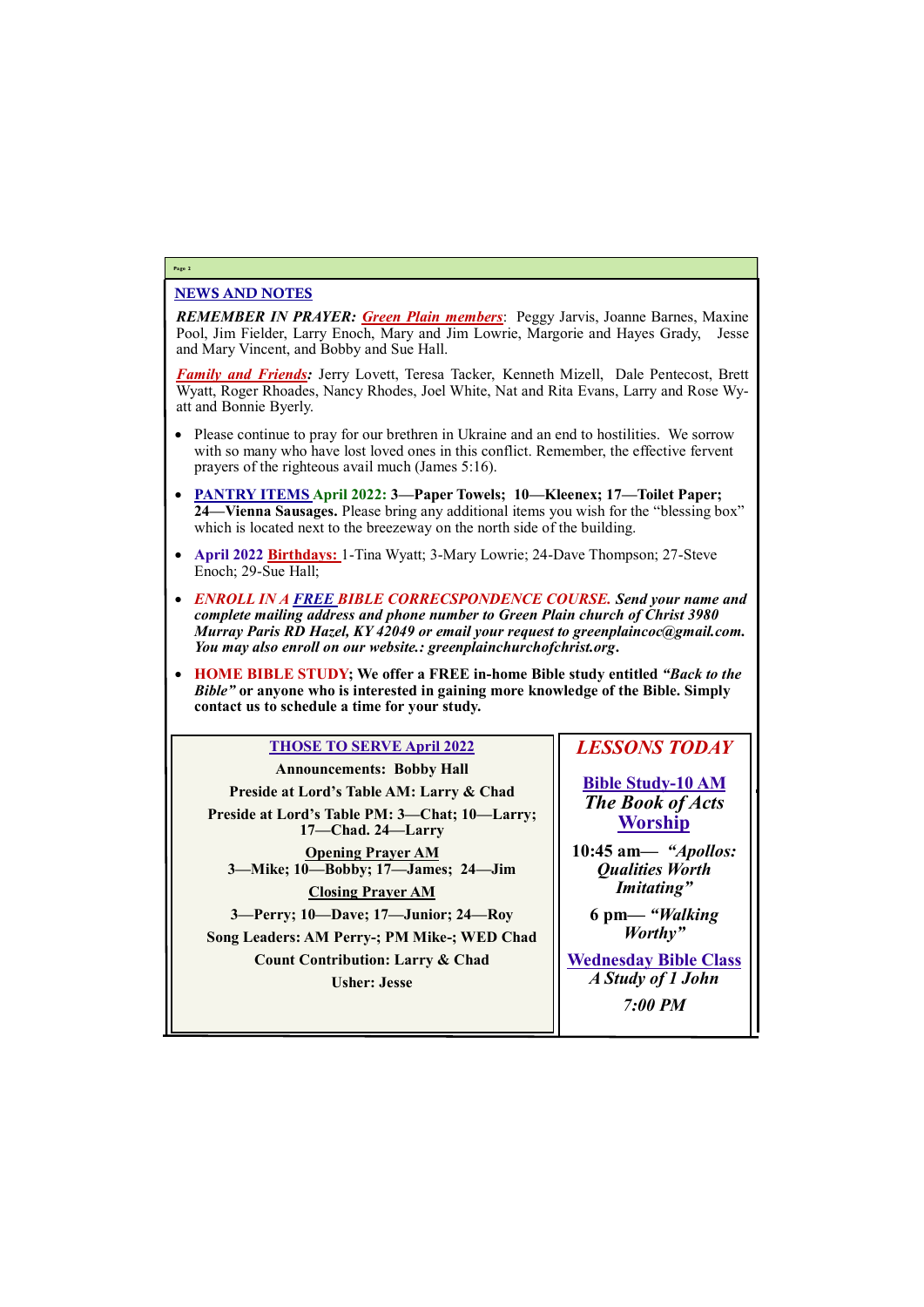**Page 3**

plan God had in mind. The church was at the center of God's redemptive plan throughout history and He repeatedly reminded man of it. How could something that God promised throughout time be unimportant?

**God sent His Son to die for the church.** When Paul met with the Ephesians elders one last time he tried to encourage them and remind them of the gravity of their responsibilities as elders. In that context he said these words, "Therefore take heed to yourselves and to all the flock, among which the Holy Spirit has made you overseers, to shepherd the church of God which He purchased with His own blood" (Acts 20:28). The church was important enough to God that He was willing to send His Son to die for it. How could something God was willing to let His Son die for be unimportant?

**God promised to save the church.** 

Just as the ark was God's chosen vessel of salvation from the flood that destroyed the world the church is God's chosen vessel of salvation from the condemnation of sin. We know that because Christ is said to be the Savior of His body, the church (Ephesians 5:23). Therefore if I'm in the church I'm among the saved because God has promised to save the church. How could something God promised to save be unimportant?

How fortunate and blessed we Christians are in having the "Lord Jesus Christ, which is our hope" (1 Timothy 1:1). We have

There is absolutely no doubt that the church is important to God. He designed it to be an essential part of our lives. So when we say the church is not important we are minimizing something for which He sent His very Son to die. The church may not matter to a lot of people in this world but there is no doubt that it definitely matters to God.

*—Coldwater church of Christ bulletin*

### *(Continued from page 1)*

# **SHARING OUR HOPE** *By Mike Riley*

In the stress filled moments of our lives, having no visible means for encouraging strength, our desperate hands often clutch for that intangible called, "hope." Hope tells us to press on when everything else tells us to give up. Where would we be, what would we do, without hope?

There are literally billions of people living today who have no hope in the most significant of all considerations, eternal life. These are like unto those, "which have no hope", that Paul described in 1 Thessalonians 4:13. No hope for salvation. Once in their grave, their doom is "sealed" – hell awaits.

Christ conquered death for us (Hebrews 2:14; cf. 1 Corinthians 15:54-57; Colossians 2:15) – eternal life in heaven awaits us (1 Peter 1:3 -4).

| $\frac{1}{2}$ which is our hope $\frac{1}{2}$ functify fix $\frac{1}{2}$ . We have $\frac{1}{2}$ while we hope in the United Blatest |                       |
|--------------------------------------------------------------------------------------------------------------------------------------|-----------------------|
| hope in this life (Titus $2:12-13$ ), and we have                                                                                    | (Continued on page 4) |
| hope beyond the grave (Psalm 23:4). Because                                                                                          |                       |

Our hope must be shared with the lost. Peter told us, "But sanctify the Lord God in your hearts: and be ready always to give an answer to every man that asketh you a reason of the hope that is in you." (1 Peter 3:15). As Christians, we should be giving hope to the hopeless by giving life to the spiritually dead by means of the gospel (Mark 16:15-16).

We need not go into the jungles of foreign lands, nor cross the oceans of the world, to find those without that most glorious hope. Over two hundred million people are presently without hope in the United States.